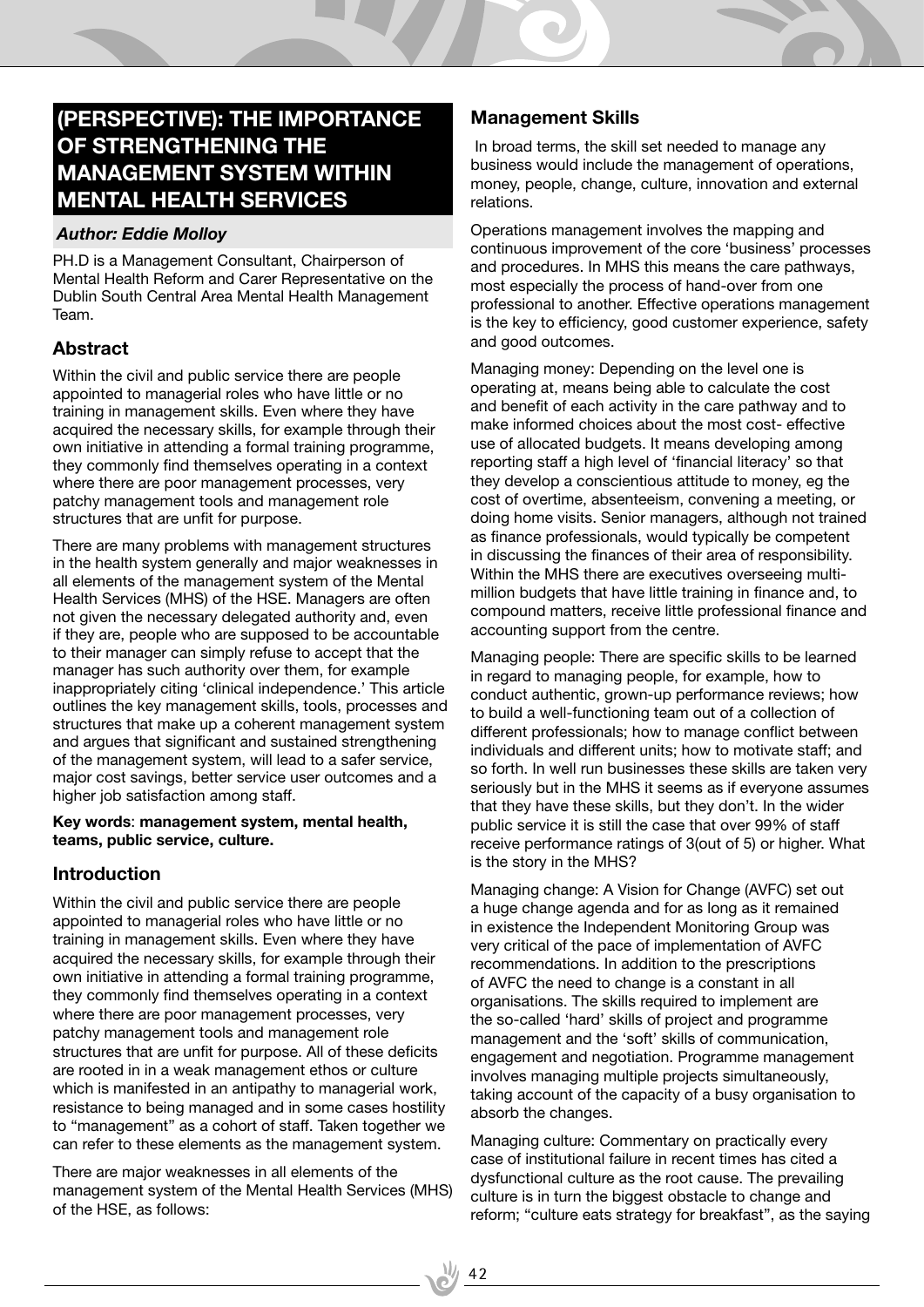goes, and it also eats new processes, structures and all other progressive moves. The relevant skills involve codifying core values and then systematically embedding these values in all elements of the organisation and in people's behaviour. For example, the core value of 'putting the patient first' would challenge numerous established aspects of the MHS such as opening hours for access, demarcations among the various professions, the role of the service user and so forth.

Managing innovation: The rate of innovation in all sectors has accelerated due to customer demand, breakthrough in basic sciences like genetics and in information and communications technologies. Innovation management involves repeatable innovation processes, innovation measurement, formal innovation structures, specific innovation skills and so forth. Innovation is no longer the preserve of research 'reservations', the private, enclosed 'spaces' of independent researchers and R&D departments or labs. Innovation effort is dispersed through all functions and staff levels.

Managing external relations: Wherever we place boundaries around units, functions, professional groups or whole services, like MHS, no entity operates in isolation. To be successful they need to manage the interdependencies with a range of 'external 'entities. Within the MHS, in the interests of service users, a major challenge is to manage the relationships across the various professional 'silos' and then there are the vital relationships with G.P.s, the acute hospitals, housing authorities, the Department of Social Protection, other State agencies and the wide range of voluntary bodies who provide services - the so-called 'value network'. Across the wider public service, senior managers need the skills required to ensure good governance of bodies that come under their remit.

In the context of AVFC and the wider public service reform agenda, unless front line, middle and senior managers are equipped with appropriate levels of the above skills, programmes initiated from the centre have little prospect of being implemented on the ground. As someone put it,

 *"they pull the levers at head office, but the levers are not connected down through the chain of command."*

Although there are undoubtedly many well trained managers within the MHS, there is no formal process whereby, as people move up through the managerial hierarchy, they receive specified training to take on increasingly demanding roles. In the MHS and the wider HSE health professionals and 'lay' staff are frequently appointed or promoted to managerial positions without adequate training for the level of the job they are taking on, which could involve overseeing multi-million budgets, hundreds of staff and delivering very complex services with limited resources.

 $\frac{1}{2}$  43

### **Management Processes**

Managerial processes include the processes of strategic management, business planning and control, and operational planning and control which reflect long term, medium term and short term perspectives respectively.

These processes or disciplines take the form of a rhythm or goal-setting and periodic review and adjustment. It has been said that the purpose of management is to avoid surprises and these disciplines are the key to achieving this purpose.

In addition to these core management processes, there are crisis management disciplines, programme and project management processes – the key to strategy implementation, and innovation management processes.

In the health system it is common to find that what is deemed to be "good management" is in fact skilful trouble-shooting, that is keeping the show on the road in more or less stressed or chaotic situation. A common failure is to create strategic plans, but fail to implement them.

Skills in long range and shorter term planning need to be added to the set of basic management skills set out above.

These management disciples, deployed with good quality info, constitute the spinal cord of good governance at every level. The recent HIQA of infant death in Portlaoise showed woefully deficient these governance disciplines are within parts of the health care system. How good are these governance systems in the MH system?

#### **Management tools**

In order to exercise the managerial role trained managers, working through good management processes, need the necessary tools to do their job.

These tools include measurement and information systems that enable them to plan, control and make informed decisions regarding the deployment of resources, safety, quality and other vital indicators of performance. A vital modern tool in any care system where several professionals are dealing with the same service user and family is electronic patient/client records to facilitate continuity of care. Reward and recognition systems that distinguish between good and poor performers are essential to create a sense of fairness among staff.

Other essential tools include HR policies and procedures for dealing at local level with all aspects of managing people including performance management systems, grievance and discipline procedures, induction and promotion systems and so forth. Without such tools embedded and applied at local level by managers, the most trivial issues shoot straight to the top.